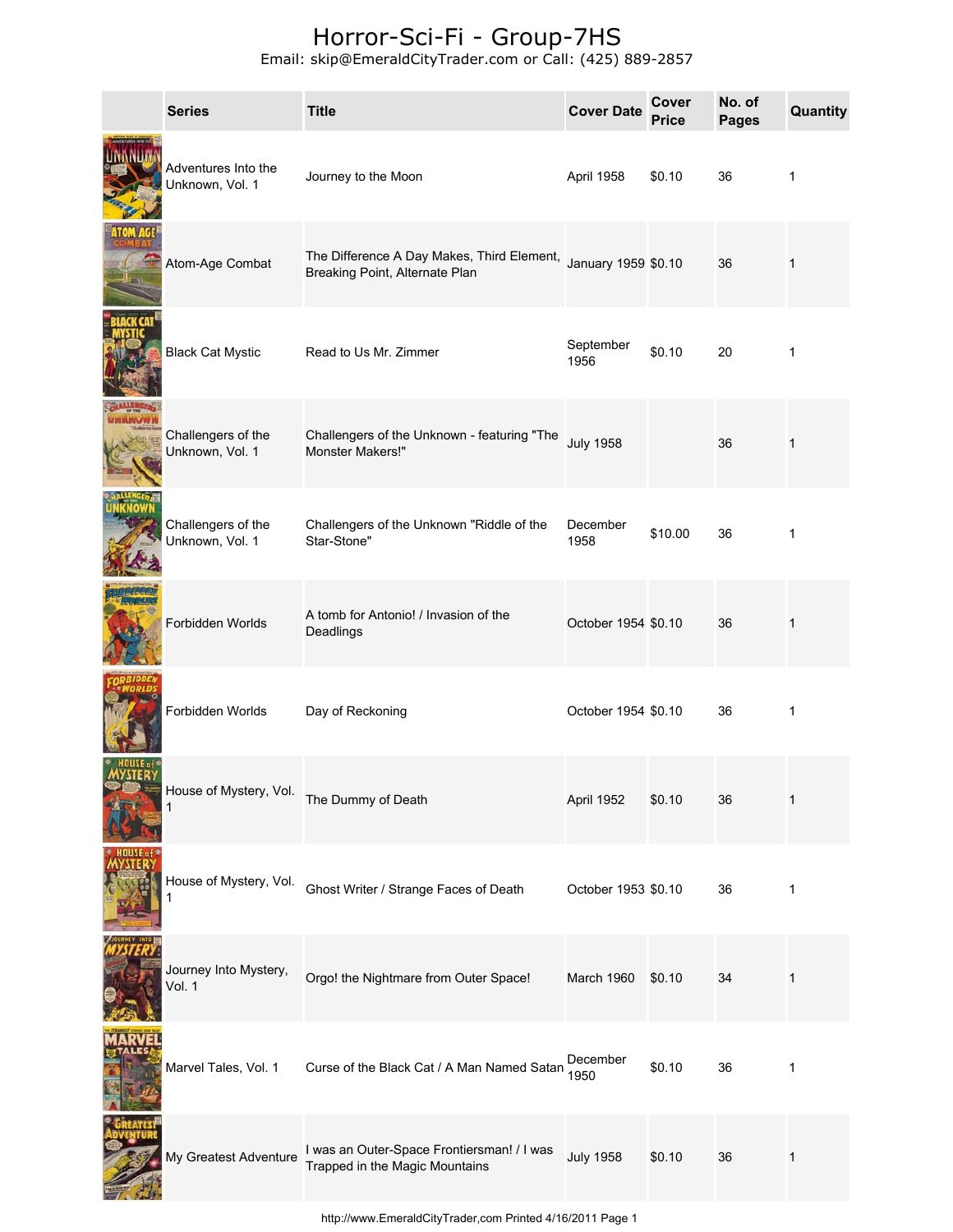## Horror-Sci-Fi - Group-7HS

Email: skip@EmeraldCityTrader.com or Call: (425) 889-2857

| <b>Series</b>                 | $\mathsf{m}$ and $\mathsf{m}$ be $\mathsf{m}$ and $\mathsf{m}$ and $\mathsf{m}$ and $\mathsf{m}$ and $\mathsf{m}$ and $\mathsf{m}$ and $\mathsf{m}$ and $\mathsf{m}$ and $\mathsf{m}$ and $\mathsf{m}$ and $\mathsf{m}$ and $\mathsf{m}$ and $\mathsf{m}$ and $\mathsf{m}$ and $\mathsf{m}$ and<br><b>Title</b> | <b>Cover Date</b>  | Cover<br><b>Price</b> | No. of<br><b>Pages</b> | Quantity     |
|-------------------------------|-----------------------------------------------------------------------------------------------------------------------------------------------------------------------------------------------------------------------------------------------------------------------------------------------------------------|--------------------|-----------------------|------------------------|--------------|
| Mystery in Space              | The Doom From Station X / Case Of The<br>Disappearing Earthmen                                                                                                                                                                                                                                                  | August 1953 \$0.10 |                       | 36                     | 1            |
| Mystery in Space              | Secret Of The Skyscraper Spaceship / Mail<br><b>Rider To The Stars</b>                                                                                                                                                                                                                                          | February<br>1958   | \$0.10                | 36                     | 1            |
| Mystery in Space              | Invaders From The Space-Satellites /<br>Charades On The Moon                                                                                                                                                                                                                                                    | April 1958         | \$0.10                | 36                     | $\mathbf 1$  |
| Mystery in Space              | The Sky-High Man / The 24,000-Hour Day /<br>Dummy That Saved The Earth                                                                                                                                                                                                                                          | February<br>1959   | \$0.10                | 36                     | $\mathbf{1}$ |
| Out of This World             | The Amazing Attraction / Little Things                                                                                                                                                                                                                                                                          | December<br>1959   | \$0.10                | 36                     | 1            |
| Space Western                 | Spurs Jackson and his space Vigilantes<br>meet the Sun Masters                                                                                                                                                                                                                                                  | February<br>1953   | \$0.10                | 36                     | 1            |
| Strange Adventures,<br>Vol. 1 | Captain Comet--Enemy Of Earth / The<br>Strange Sideshow Of Dr. Schill                                                                                                                                                                                                                                           | December<br>1951   | \$0.10                | 44                     | 1            |
| Strange Adventures,<br>Vol. 1 | The Big Jump into Space                                                                                                                                                                                                                                                                                         | December<br>1958   | \$0.10                | 36                     | 1            |
| Strange Adventures,<br>Vol. 1 | The Giant from Beyond                                                                                                                                                                                                                                                                                           | February<br>1959   | \$0.10                | 24                     | 1            |
| Strange Adventures,<br>Vol. 1 | The Deluge from Space!                                                                                                                                                                                                                                                                                          | February<br>1960   | \$0.10                | 36                     | 1            |
| Strange Tales, Vol. 1         | Gruttu, King of the Insects                                                                                                                                                                                                                                                                                     | February<br>1960   | \$0.10                | 36                     | 1            |
| Strange Worlds                | I was Face-to-Face with the Creature from<br>Planet X                                                                                                                                                                                                                                                           | April 1959         | \$0.10                | 36                     | 1            |